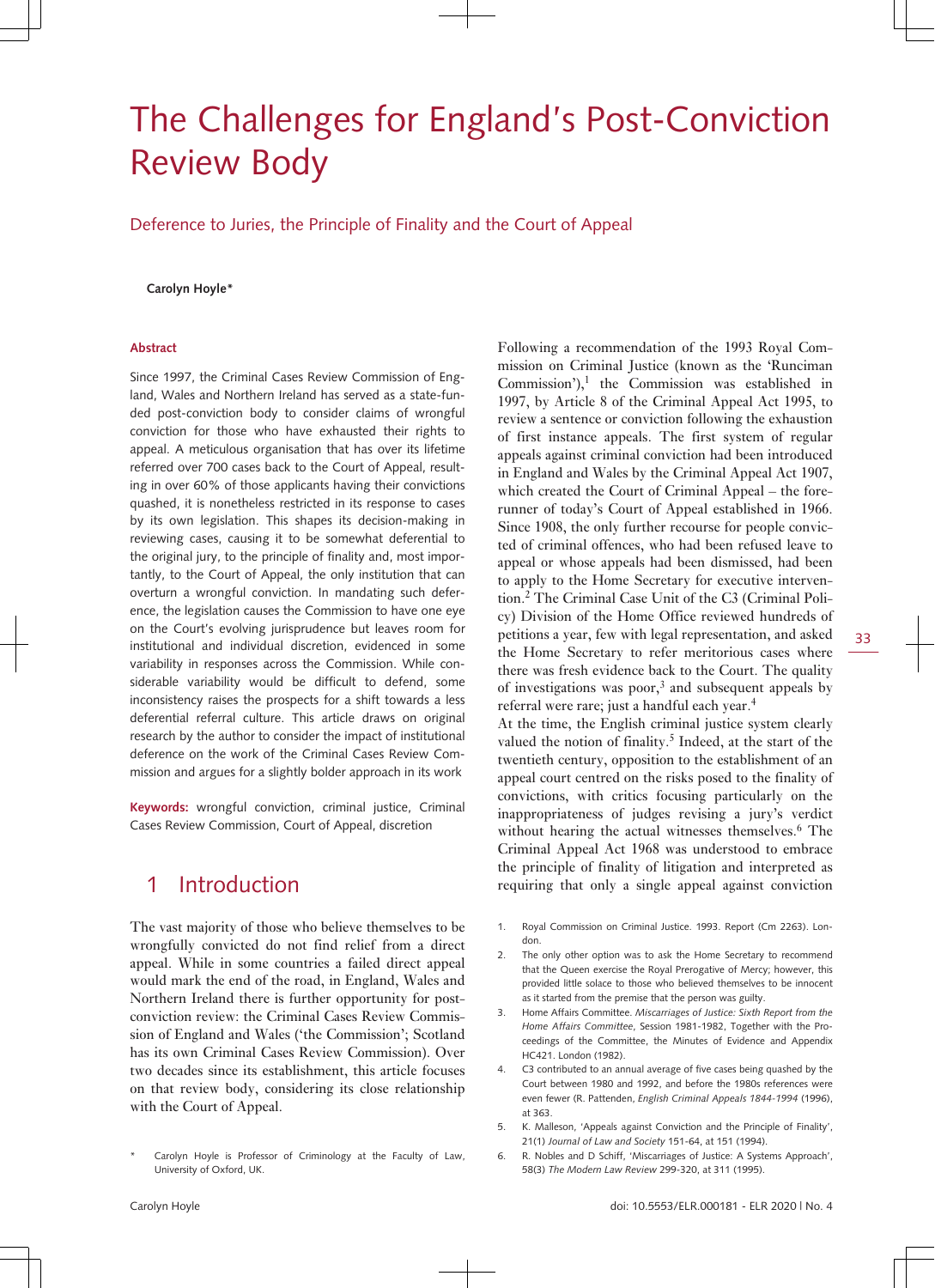was permitted, even when fresh evidence came to light after an appeal had been dismissed, as was confirmed in *R* v. *Pinfold*. 7

Although C3 could refer cases back to the Court – indeed it was the only option for those who had already appealed – over the years that it operated, successive Home Secretaries demonstrated extreme reluctance to disturb jury verdicts, and the Court certainly expressed no inclination to hear more cases. Hence, the Runciman Commission was keen to establish an independent institution to review cases where the Court had not provided relief and the consensus, among even the Commission's harshest critics, is that whatever its faults, the Commission has undoubtedly outperformed C3. That said, the challenge for any post-conviction review process must be to balance the principle of finality and deference to the jury's decision with opportunities for rigorous postconviction review.

This article describes the legislative framework of the Commission, discusses its work in practice and considers if it has got this balance right. In particular, it addresses the key criticism of the Commission, namely that as a gatekeeper or a filter to the Court, it is in an essentially dependent, even subordinate position, leaving it in the realm of having to anticipate how the Court may assess those cases that the Commission believes to be unsafe and making its referral decisions in light of this second-guessing.<sup>8</sup> It builds on rigorous empirical research conducted by the author over the past decade, with much of the empirical data gathered between 2013 and 2016, research that is analysed in greater detail elsewhere.<sup>9</sup> This focused on analysis of 146 cases: including examination of Court judgments; interviews with and surveys of caseworkers, commissioners and others working on these cases; quantitative analysis of working practices; and detailed review of Commission policy and internal guidelines, not publicly available. It considers these data through a theoretical lens that borrows from sociolegal scholarship on discretion, in particular,

### 2 Legal Framework for Post-Conviction Review

adopting Keith Hawkins' concepts of decision-making 'frames' that draw on 'decision fields' within social,

political and legal 'surrounds'.<sup>10</sup>

Those who believe themselves to be wrongfully convicted must apply to the Court of Appeal (Criminal Division) for leave to appeal, $11$  and only if leave is granted

- 8. A. James, 'The Criminal Cases Review Commission: Economy, Effectiveness and Justice', *Criminal Law Review* 140-53 (2000).
- 9. C. Hoyle and M. Sato, *Reasons to Doubt: Wrongful Convictions and the Criminal Cases Review Commission* (2019), at ch. 2.
- 10. K. Hawkins, *Law as Last Resort: Prosecution Decision-Making in a Regulatory Agency* (2002).
- 11. There are time limits for lodging an appeal (28 days from conviction or sentence, although applications for extensions can be made), so

will their appeal be heard.<sup>12</sup> Appeals may be based on fresh evidence or a change of law, but in the former case, the appellant will need to have a good reason for not adducing this evidence at trial. Where a judge refuses leave to appeal, the appellant can renew his or her application, but if it is again unsuccessful, there is no further recourse for *direct* appeal. Similarly, there is no further remedy for those whose appeal is heard but conviction upheld by the Court of Appeal.

Leave to appeal is granted in only about 10% of approximately 700-800 applications for appeals against conviction each year.13 However, about two-thirds of conviction appeals heard by the Court each year will be allowed (with those convictions being deemed to be 'unsafe' by the Court and therefore quashed). While the numbers differ each year, over the past five years, only about 7% of all applications received have been successful.<sup>14</sup> Given that forensic science may evolve to provide new evidence or expose the weak probative value of old science and that new witnesses may come forward or old ones may be discredited, a rigorous post-conviction review process, one that is not bound by strict time limits, is crucial. The Commission provides appellants who are unsuccessful at direct appeal with an opportunity to have their conviction reviewed by a rigorous independent body, the only authority with the power to take their case back to the Court.

However, while the Commission is expected to be independent of the executive and the courts, $15$  there are limits to its independence. It is unable to quash convictions itself, having the power only to refer cases back to the Court for their consideration (though once referred, the Court is then obliged to hear the appeal). In giving the Commission power to refer cases to the Court,  $16$ Parliament set the parameters of the legislative test that was to be applied, the 'real possibility test' (Criminal Appeal Act 1995, section 13(1)(a)). Under this test, the Commission must be satisfied there is a real possibility that the Court will quash the trial verdict.<sup>17</sup> As the

defence solicitors will usually advise their client on whether there are reasonable grounds for appeal (and draft those grounds) immediately after the trial has concluded.

- 12. While *permission* to appeal is usually given by a single judge, appeals against conviction and sentence are generally heard by three experienced judges. The Court hears appeals from the Crown Courts of England and Wales, while the Crown Courts typically hear appeals from the Magistrates' Courts.
- 13. The majority of the approximately 4,000 applications or appeals each year concern sentences.
- 14. Court of Appeal (Criminal Division) Annual Report 2018-19, [https://](https://www.judiciary.uk/wp-content/uploads/2020/02/LCJ-18-to-19-FINAL-PDF-1-1.pdf) [www.judiciary.uk/wp-content/uploads/2020/02/LCJ-18-to-19-FINAL-](https://www.judiciary.uk/wp-content/uploads/2020/02/LCJ-18-to-19-FINAL-PDF-1-1.pdf)PDF-1-1 ndf
- 15. Home Office. 1994. *Criminal Appeals and the Establishment of a Criminal Cases Review Authority: A Discussion Paper*. London.
- 16. The jurisdiction of the Commission extends to the magistrates' court, for which a referral would be to the Crown Court, although most of its applications relate to convictions from the Crown Court, which are referred back to the Court.
- 17. Sections 9-12 of the Criminal Appeal Act 1995 give the Commission the *power* to refer if the case satisfies the section 13 real possibility test but do not impose a *duty* to do so. There are circumstances under which the Commission will choose not to refer a case back to the Court even if it meets the real possibility test. For example, it might be influenced by the age of the case or the fact that the applicant is deceased.

<sup>7. [1988]</sup> B.B. 462.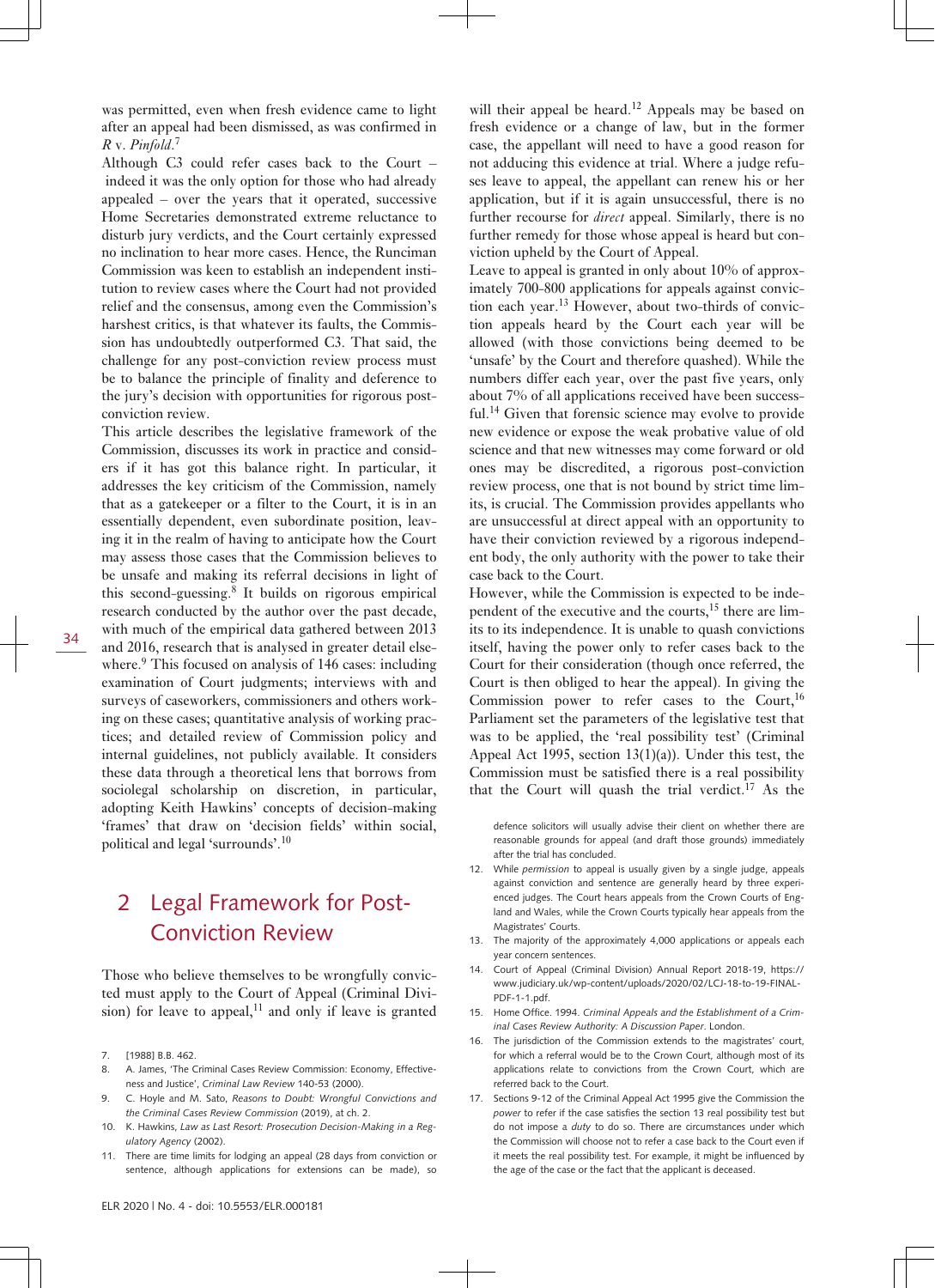Commission is required to consider how the Court will respond to a referral, its decision-making is inextricably linked to the test subsequently applied by the Court. Set out in section 2 of the Criminal Appeal Act 1968, this test is simply whether or not the conviction is 'unsafe'; the Court does not need to be satisfied that the applicant is innocent. These principles were stated most explicitly in the case of *Hickey* in 1997, the year the Commission was established:

This court is not concerned with guilt or innocence of the appellants, but only with the safety of their convictions. This may, at first sight, appear an unsatisfactory state of affairs, until it is remembered that the integrity of the criminal process is the most important consideration for the courts which have to hear appeals against conviction. Both the innocent and the guilty are entitled to fair trials. (per Roch U,  $R$  v.  $Hickev$ <sup>18</sup>)

In deciding which cases fit the criteria for a referral back to the Court, the Commission must work within both the 1968 (section 23) and the 1995 (section 13) Criminal Appeal Acts. Section 13 of the 1995 Act sets out the conditions for making a reference: most notably, that there is 'new' evidence or argument – for example, on a point of law – not previously raised at trial or appeal, that raises a *real possibility* that the Court will quash the conviction (though the Commission can refer a case without new evidence under 'exceptional circumstances') (section  $13(1)(b)(i)$ ). In other words, the case must pass a threshold; there must be something 'fresh' as well as persuasive. Similarly, if the application relates to a sentence there must be 'an argument on a point of law, or information' that has not been raised previously (section  $13(1)(b)(ii)$ .5). In all cases, an appeal should have been determined, or leave to appeal against it refused, before the convicted person applies to the Commission (section  $13(1)(c)$ ), although the Commission can consider an application that does not meet this criterion in 'exceptional circumstances'.

The Court must consider that it is 'necessary or expedient in the interests of justice' to receive the new evidence within the criteria set out in section 23 of the 1968 Act: the evidence must be capable of belief, capable of forming a ground for allowing the appeal, and there must be a reasonable explanation for the failure to adduce the evidence at trial if the evidence had been available to the defence at the time (section 2d). By way of illustration, in the oft-cited case of *Steven Jones*, the Court clarified the application of section 23, warning against the presentation of better expert witnesses at appeal whose evidence could have been given at trial:

[The appellant] is not entitled to hold evidence in reserve and then seek to introduce it on appeal following conviction. While failure to give a reasonable explanation for failure to adduce the evidence before a jury is

not a bar to reception of the evidence on appeal, it is a matter which the Court is obliged to consider in deciding whether to receive the evidence or not … Expert witnesses, although inevitably varying in standing and experience, are interchangeable in a way in which factual witnesses are not. It would clearly subvert the trial process if a defendant, convicted at trial, were to be generally free to mount on appeal an expert case which, if sound, could and should have been advanced before the jury. (*Steven Jones*<sup>19</sup>)

Given that section 2(1) of the 1968 Act provides that the Court shall allow an appeal against conviction only if it thinks that the conviction is unsafe, meeting the real possibility test requires the Commission to assess whether the Court is likely to find the conviction to be unsafe when presented with new argument or new evidence. Hence, in deciding whether there is new evidence and whether that evidence gives rise to a real possibility that the Court will find the conviction to be unsafe, the Commission must consider not only the legislation, but also subsequent guidance from the Court – on cases referred by the Commission, as well as on direct appeal judgments – as well as decisions made by the Administrative Court in judicial reviews of the Commission's decisions *not* to refer. This guidance – provided by judgments and occasional reprimands from the Court<sup>20</sup> – is regularly reviewed by the Commission and reproduced with analysis in Casework Guidance Notes; in internal memos on Court judgments; in the 'Statements of Reasons' either to refer or not to refer a case, prepared for applicants and the Court; and in informal communication between Commission staff. As Keith Hawkins might put it, these are the routine ways in which decision makers create 'decision fields' to make sense of evolving interpretations of the law.<sup>21</sup>

The first challenge to the Commission's decision not to refer a conviction to the Court (in the case of *Pearson*22) led to an important judgment by Lord Bingham that elucidated the Commission's role in deciding whether any particular case meets the real possibility test, having a lasting impact on the Commission's decision-making: The real possibility test … is imprecise but plainly denotes a contingency which, in the Commission's judgement, is more than an outside chance or a bare possibility but which may be less than a probability or a likelihood or a racing certainty … The Commission is

- 19. [1997] 1 Cr App R 86. The Court has since demonstrated *some* flexibility on this matter. In *R* v. *Soloman* the fact that the evidence had been available and could have been raised at trial did not prove fatal to the appeal as the evidence was particularly strong ([2007] EWCA Crim 2633).
- 20. For example, the Court has sought to place limitations on the Commission in relation to referrals on 'lurking doubt', where there is no new evidence, and very old cases. Furthermore, it has reprimanded the Commission for certain referrals based on a change of law or on assertions of legal incompetence.
- 21. K. Hawkins, *Law as Last Resort: Prosecution Decision-Making in a Regulatory Agency* (2002), at 50-1.
- 22. *R* v. *Criminal Cases Review Commission ex p Pearso*n [1999] 3 All ER 498.

<sup>18. [1997]</sup> EWCA Crim. 2028.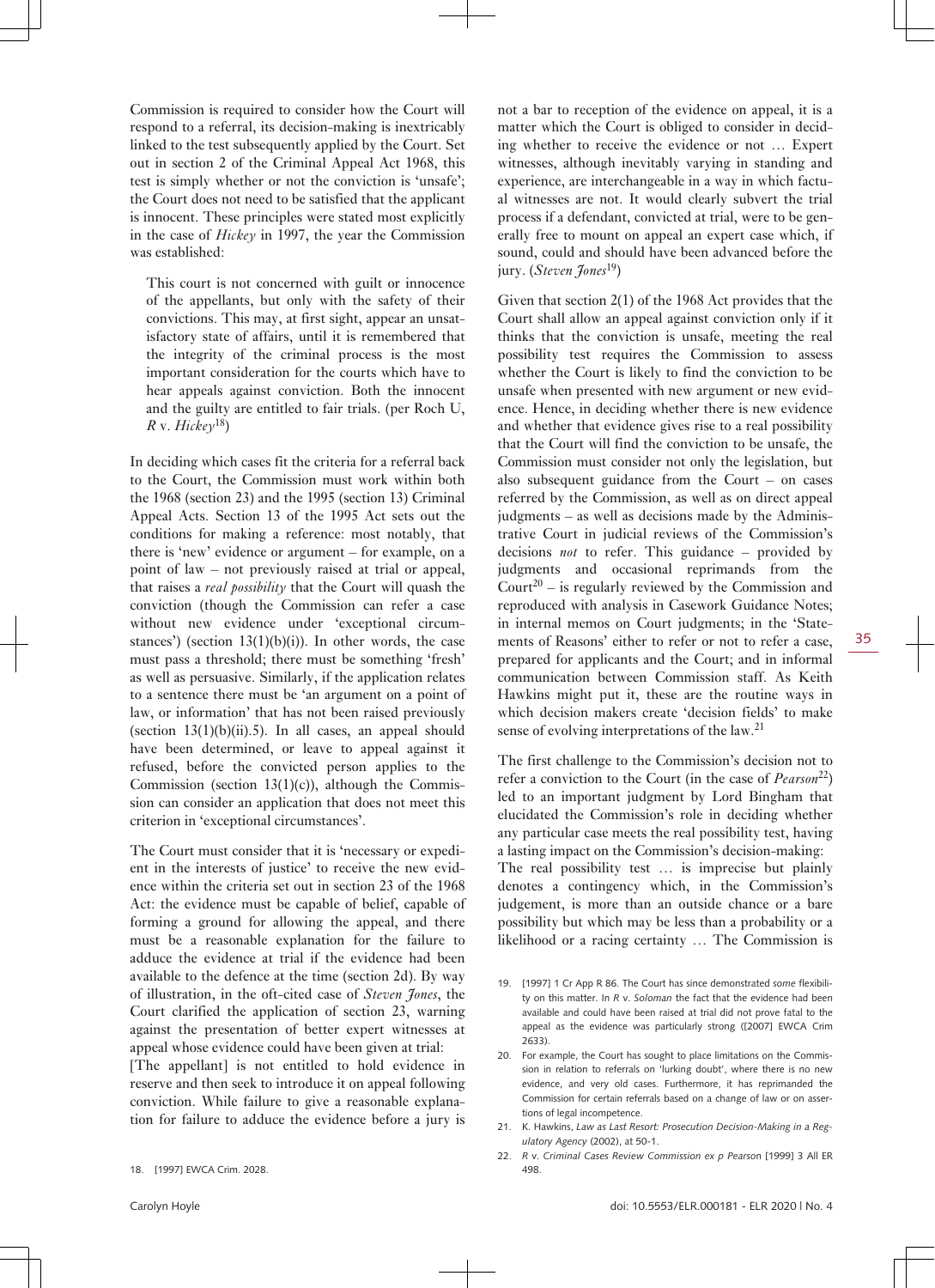entrusted with the power and the duty to judge which cases cross the threshold and which do not … In a conviction case depending on the reception of fresh evidence, the Commission must ask itself a double question: do we consider that if the reference is made there is a real possibility that the Court of Appeal will receive the fresh evidence? If so, do we consider that there is a real possibility that the Court of Appeal will not uphold the conviction? The Commission would not in such a case refer unless it gave an affirmative answer to both questions.

Returning to the case in hand, *Pearson*, Lord Bingham continued:

The Commission had, bearing in mind the statutory threshold, to try to predict the response of the Court of Appeal if the case were referred and application to adduce the evidence were made. It could only make that prediction by paying attention to what the Court of Appeal had said and done in similar cases on earlier occasions. It could not rationally predict the response of the Court of Appeal without making its own assessment, with specific reference to the material in this case, of the considerations to which the Court of Appeal would be obliged to have regard and of how it would be likely to exercise its discretion. (Lord Bingham, *R* v. *Criminal Cases Review Commission ex p Pearson*23)

Hence, the Administrative Court refused the application from Pearson, reluctant to usurp the function that Parliament had deliberately accorded to the judgment of the Commission.

With *Pearson* in mind, the Commission's internal guidance on the real possibility test makes clear that commissioners should give each case proper scrutiny before deciding whether the test is met. It reproduces Lord Bingham's words, noting that there must be more than an outside chance of success but that there does not have to be a probability; that referrals must be more than threadbare but that success need not be assured. It also makes clear that the Commission, in second-guessing the Court, must be cognisant of the Court's decisions in previous cases. Hence, the Commission regularly conducts careful analysis of the Court's reactions to its referrals to better predict its responses to future cases. In other words, it draws on its 'surround' to construct its own 'decision field'.<sup>24</sup>

Both the Court in its judgments and the Commission in its Statements of Reasons draw heavily on the House of Lords'25 judgment in *Pendleton.*26 Following a referral by the Commission, Pendleton's conviction was upheld, with the Court asserting that the criminal justice system requires trial by jury and not a second trial by judges in the Court. Notwithstanding deference to the jury, the Lords subsequently quashed the conviction. Drawing on prior case law, they argued that in making a judgement on whether a conviction is unsafe, the Court should test its provisional view by asking whether the evidence if given at trial might reasonably have affected the decision of the jury to convict. If it might, the conviction must be thought to be unsafe. While the House of Lords in *Pendleton* did not change the law, it reminded the Court that in difficult cases it should consider what doubts the jury might have had.

Since *Pendleton* the Commission, in deciding its cases, has asked itself whether the new evidence takes the case into the realms of 'difficulty', as discussed by Lord Bingham, and has not assumed that the prosecution at trial had made out an incontrovertible case. In other words, the Commission is guided by anticipation of how the judges might consider what a jury would have made of any new evidence, what the jury might have thought is sufficient to quash a conviction or order a retrial.

Post-*Pendleton* jurisprudence appears to set the bar somewhat higher for the Commission and, more recently, the Commission has found itself on the receiving end of sharp rebukes by the Court for its weaker referrals. Consequently, some have argued that the Commission has become somewhat 'timid' in deciding which cases meet the test for a referral 'without it adopting an explicit policy to that effect or even necessarily appreciating that its approach has been changing'.<sup>27</sup>

The legal framework of statute and evolving case law leave some room for discretion, for different approaches to cases, and for bolder or more cautious decisions on referring cases back to the Court. In considering postconviction review in practice, the following section considers how the Commission's analysis of case law structures responses to applications from receipt through to the decision of whether or not to refer an applicant's case back to the Court and how different commissioners and caseworkers interpret and respond to cases in the gaps left for their discretion.

## 3 Understanding Post-Conviction Review in Practice

Since the Commission started work in 1997, when it inherited over 200 cases from C3, it has received 26,221 applications from people, often prisoners, who believe themselves to be wrongfully convicted and/or sentenced.28 While applications to the Commission were typically fewer than 1,000 a year, since the launch of a

<sup>23. [1999] 3</sup> All ER 498.

<sup>24.</sup> Hawkins, above n. 21.

In October 2009, the House of Lords was replaced by the Supreme Court as the final court of appeal in the UK for civil cases and for criminal cases from England, Wales and Northern Ireland.

<sup>26.</sup> *R* v. *Pendleton* [2001] UKHL 66 [2002] 1 WLR 72 (HL).

<sup>27.</sup> L. Elks, *Righting Miscarriages of Justice? Ten Years of the Criminal Cases Review Commission* (2008), at 71.

<sup>28.</sup> This figure refers to applications received between April 1997 and March 2010 (retrieved from the Commission's website on 31 May 2020).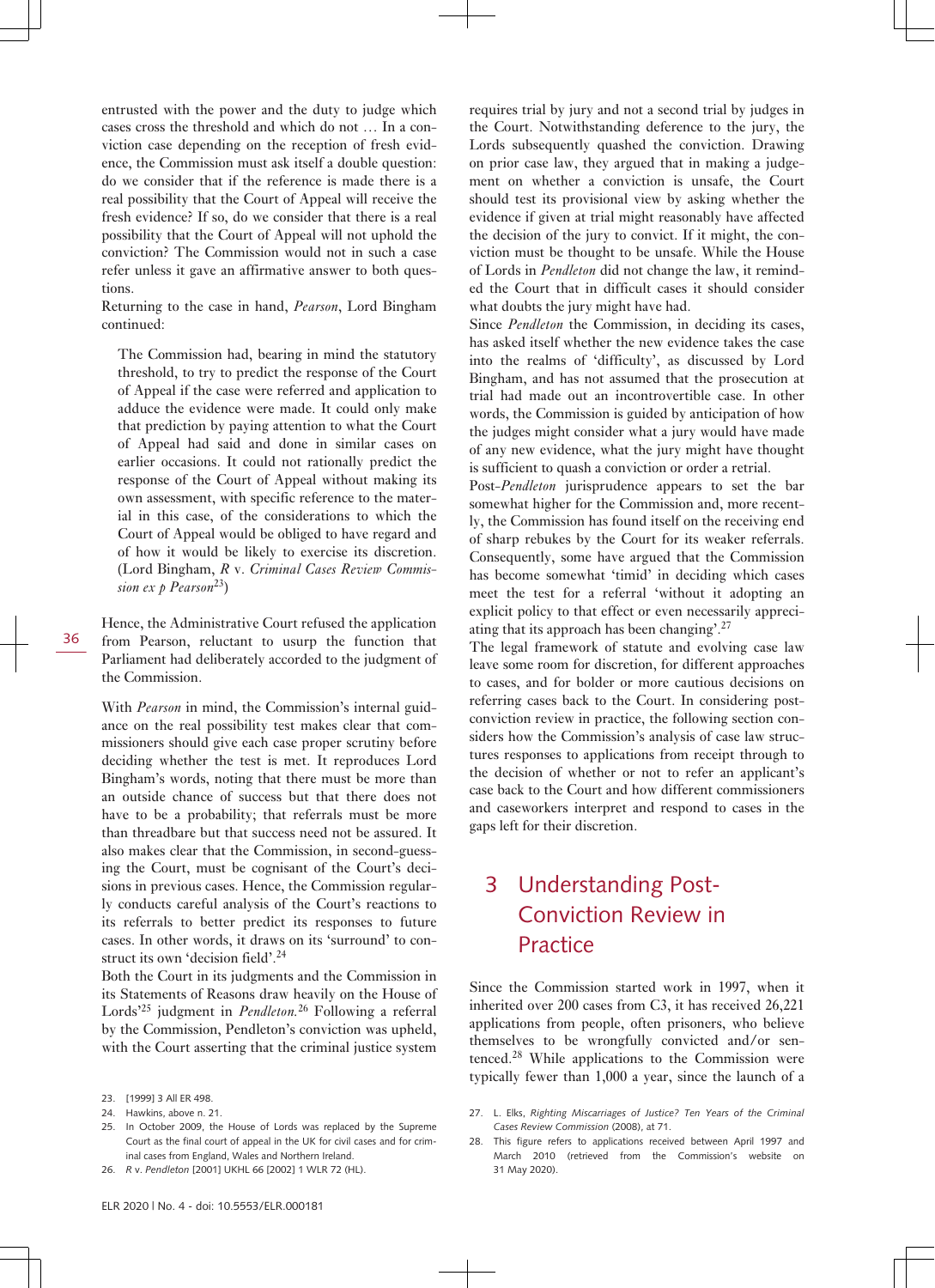simplified application form in 2012 and a concurrent increase in prison 'outreach' visits by the Commission, that figure has risen to approximately 1,400 to 1,500 a year. The Commission has so far referred approximately 3% of cases (692 cases) back to the appeal courts; 670 cases have been heard by the appeal courts, and of these, appeals were allowed in  $450$  cases.<sup>29</sup> Given that most referrals are for serious offences, $30$  the release from a conviction, and often a prison sentence for hundreds of people over the lifetime of the Commission, is to be commended. However, with a typical 3%-4% referral rate – which has in the past years dropped to a remarkably low referral rate of 0.8% in 2016-2017 and 0.9% in 2018-2019, almost all of those who apply to the Commission do not find relief.

Making difficult decisions about which cases, and when, to refer back to the Court requires the Commission to make sense of the Court's likely approach to new cases by examining its response to past referrals. But it also necessitates the Commission being mindful of how it could, in turn, try to shape the Court's evolving jurisprudence. This section considers how the Commission responds to its many applications. In so doing, it is attentive to 'the space … between legal rules where legal actors must exercise choice'31 and draws on the work of sociolegal scholars who consider the interdependent roles of sociological and legal influences on discretionary decision-making within criminal justice institutions.<sup>32</sup> Analysis is cognisant of how legal frameworks structure decision-making but mindful too of the sociological factors that shape discretion, not least the values and beliefs of those who work in justice organisations. As Lacey makes clear, we must consider the 'operational ideologies', 'frames of reference' or 'assumptive worlds' that help decision makers to make sense of and to impose explanations on their cases.<sup>33</sup>

This approach does not necessarily mirror the perceptions of Commission staff who have somewhat positivist assumptions about their decision-making, believing it to be guided and restricted *only* by the relevant legislation, not least the real possibility test, and the evolving Court jurisprudence. As one Commissioner explained, 'We have to look at each case distinguished on its own facts, and obviously, we need to read what's coming out of the Court of Appeal so we understand their thinking [if] there's a real possibility.'34 Staff also recognise that they are influenced in their decision-making by policies imposed by the Commission in the form of Casework Guidance Notes and Formal Memoranda and in other institutional directives aimed at helping them to

- 29. These figures were retrieved from the Commission's website on 31 May 2020.
- 30. Approximately 22% for homicide; 18% for sexual offences; 12% for robberies and other serious, mostly indictable-only offences.
- 31. K. Hawkins, 'The Use of Legal Discretion: Perspectives from Law and Social Science', in K. Hawkins (ed.), *The Uses of Discretion* (1992) 11, at 11.
- 32. N. Lacey, 'The Jurisprudence of Discretion: Escaping the Legal Paradigm', in K. Hawkins (ed.), *The Uses of Discretion* (1992) 361.
- 33. *Ibid.*, at 364.
- 34. Interview (74) with Commissioner.

recognise and review appropriately those cases that may meet the real possibility test. Although many do not recognise the role of culture or individual predispositions in decision-making, their assumptions are that decisions about whether to refer a case back to the Court are made simply on the merits of a case, and therefore that two different members of the Commission would likely come to the same conclusion if presented with the same evidence. As one interviewee told us, 'when you refer a case … You try and decide it on its merits'.<sup>35</sup> Except as David Nelken reminds us, 'legal actors often have little grasp of the factors which shape "inputs" and "outcomes" of their decisions'.<sup>36</sup>

More helpful is a naturalist approach to understanding decision-making, one that recognises that decisions are not self-evident; that what is 'merited' is context sensitive and open to interpretation in each case. $37$  In this regard, there will sometimes be different approaches and outcomes in apparently similar cases. Indeed, Hawkins questions what it might mean to consider a case 'on its merits'. What merits self-evidently determine outcomes, and how are they determined?<sup>38</sup> Naturalistic approaches acknowledge the context and social world in which discretion is exercised.<sup>39</sup> In *Law as Last Resort*, Hawkins suggests that to understand the nature of discretionary decision-making, a connection ought to be made between a range of factors in the decision-making environment and the decision-making processes in which individuals engage. $40$  His typology of 'surround', 'decision fields' and decision 'frames' allows this connection to be made:

Decisions about legal standards and their enforcement, like other legal decisions, are made, then, in a much broader setting (their "surround") and within a context, or "field", defined by the legal and organizational mandate. Decision "frames", the interpretive and classificatory devices operating in particular instances, are influenced by both surround and  $field.<sup>41</sup>$ 

Emerson and Paley similarly note that organisational horizons condition decision-making, as agents are expected to have a working knowledge of how other cases of the same nature would be approached, as well as the implications of allowing the case to proceed to the next stage of the criminal process.<sup>42</sup> In this regard, anal-

- 35. Interview (40) with Commissioner.
- 36. D. Nelken, 'Blind Insights? The Limits of a Reflexive Sociology of Law', 25(3) *Journal of Law and Society* 407-26, at 407-8 (1998).
- 37. For a discussion of positivism and naturalism, and the key differences between them, see R. Keat, 'Positivism, Naturalism, and Anti-Naturalism in the Social Sciences', 1(1) *Journal for the Theory of Social Behaviour* 3-17 (1971).
- 38. K. Hawkins, *Law as Last Resort: Prosecution Decision-Making in a Regulatory Agency* (2002), at 31.
- 39. K. Hawkins, 'On Legal Decision-Making', 43(4) *Lee Law Review* 1161-1242 (1986).
- 40. Hawkins, above n. 38.
- 41. *Ibid*., at 47-8.
- 42. R.M. Emerson and B. Paley, 'Organizational Horizons and Complaint-Filing', in K. Hawkins (ed.), *The Uses of Discretion* (1992) 231-48.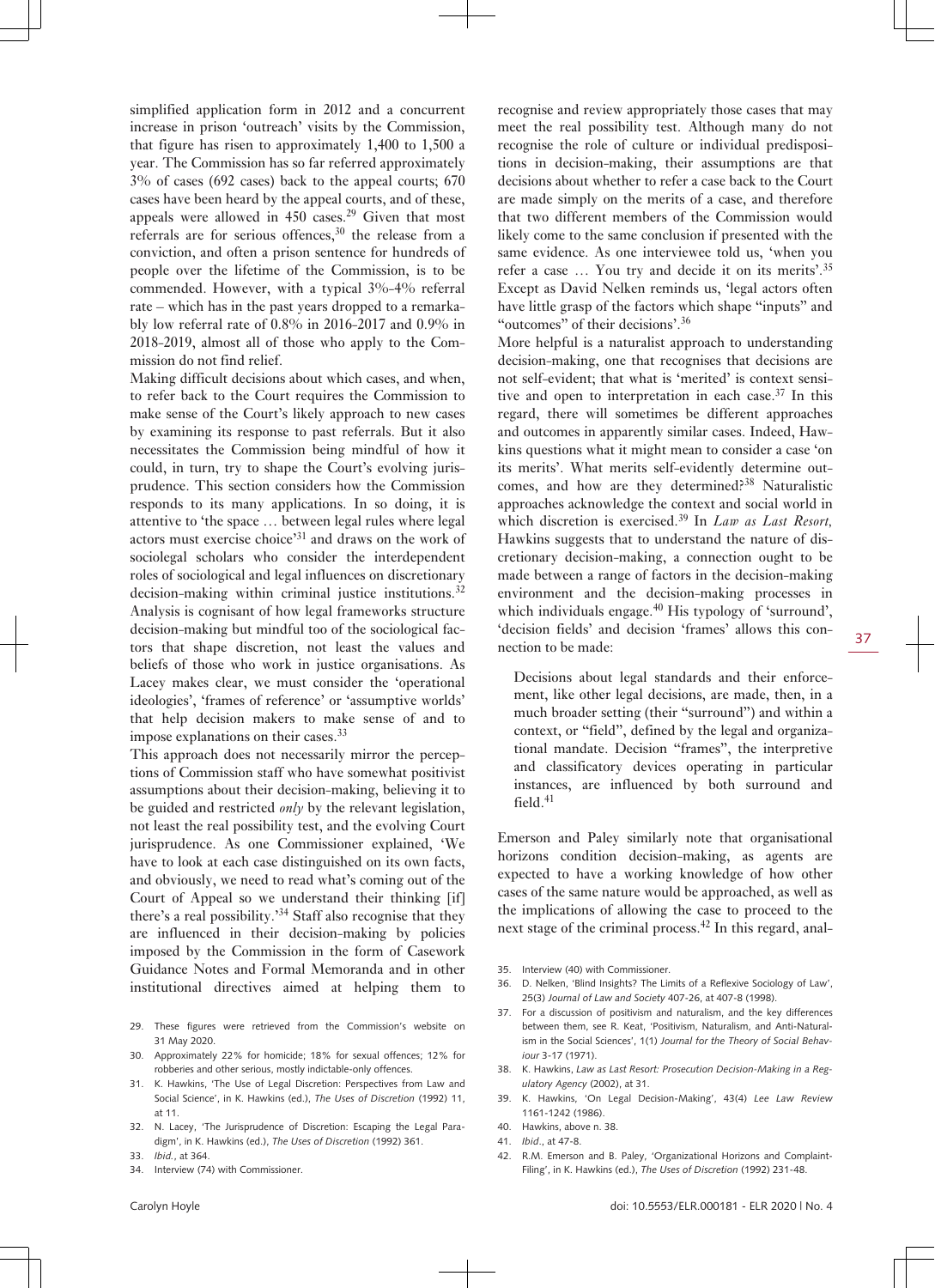ysis must look beyond the explicit rationales for referring cases back to the Court and be cognisant of how commissioners and caseworkers make sense of their knowledge about past cases in order to infer from those cases how the Court will respond to a referral in a particular case. They have first to work out what was 'really going on' in similar cases and what the implications are of that analysis for future cases.<sup>43</sup> Hence, while case law from the Court might be considered in terms of Hawkins' 'surround', once the Commission reacts to evolving Court jurisprudence, by discussing such cases in its informal and formal guidance to Commission staff, those cases become an integral part of the decision field. By way of example, we turn to consider the Commission's initial response to applications, what we might refer to as its 'screening' process before moving on to consider its decision-making in investigating applications concerning procedural irregularities. We see in both analyses that the field structures decision-making but leaves discretionary gaps for caseworkers to interpret and respond differently.

#### **3.1 Application Screening: Variability in Decision Frames**

The Commission's case screening produces a high rate of attrition. It subjects just over half of its 1,400-1,500 applications a year to full and thorough investigation, rejecting the others with minimal review. This process causes some anxiety within the Commission, given that among those screened out there may be innocent people. Owing to limited resources, the Commission cannot conduct in-depth reviews of *all* applications and so relies on minimal information provided, or gathered, to make difficult judgments.

Many commissioners identified the real possibility test as the legal 'field' shaping their screening decisions: 'We're all independent commissioners from different backgrounds but there's one job to do: to see, on the evidence and facts, if there's anything new to give rise to a real possibility.'44 Nonetheless, some acknowledged the influence of individual characteristics on how they framed the information received from applicants: '[Commissioners] bring a lot of their own previous experience with them, so … you're going to get different approaches, and that's a good thing, in many respects … But on the flip side of that, [it] can then lead to, obviously, different approaches and inconsistencies.'45 Indeed, our interviews across the Commission identified a variety of decision-making styles, which ranged from 'inflexible conservative' to 'very liberal', from 'exploratory' to 'decisive', 'slow' to 'fast' and from 'rigorous' to 'less careful'. Interviews with staff revealed concerns about inconsistency in approaches: 'I get alarmed sometimes. All our commissioners are very individual people and they all have quite strong person-

- 43. R.M. Emerson, 'Case Processing and Interorganizational Knowledge: Detecting the "Real Reasons" for Referrals', 38(2) *Social Problems* 198-212 (1991).
- 44. Interview (74) with Commissioner.
- 45. Interview (70) with Commissioner.

alities, but that does lead to a measure of inconsistency of approach.'<sup>46</sup>

Although the legal framework is clear that the Commission is a last resort for those who have not found relief at direct appeal, applications from persons who have not already appealed are not uncommon, making up about 40% of applications each year. Section 13(2) of the Criminal Appeal Act 1995 allows the Commission to review such cases and to make a reference 'if it appears to the Commission that there are exceptional circumstances which justify making it'. All otherwise eligible cases where there has been no direct appeal will be considered by commissioners and caseworkers responsible for screening, as the decision about whether there are 'exceptional circumstances' is complex. The Formal Memorandum states: 'It is vital that the Commission does not, other than for compelling reasons, usurp the conventional appeals process,' in recognition of the impact that will have on those who have already satisfied the previous appeal criterion and will be waiting in the queue. Hence, it claims, '[A] decision by the Commission to review or to refer any "no-appeal" case will be unusual.'

Commissioners involved in screening during the first years of my fieldwork appeared to interpret the guidelines liberally.47 Furthermore, I found some variability among those responsible for screening, in that some cautious commissioners 'screened in' half of the cases, while others rejected most. For example, between 2010 and 2013, one commissioner, 'Commissioner 1', screened twenty-eight cases and found one case with potential exceptional circumstances, while another, 'Commissioner fifteen', screened twenty-eight cases and found fourteen cases with potential exceptional circumstances. No significant differences were found in the profile of cases these two commissioners were responsible for screening in terms of applicants' gender, custody status, type of offence or when the applications were received. While wider analysis of screening decisions suggested that commissioners could be influenced by guilty pleas and by good legal representation at application, albeit to different degrees, the variability in practice, overall, was difficult to account for. Clearly, notwithstanding a coherent decision field, decision makers were influenced by individual decision frames – ways of making sense of the information – reflecting their particular personalities.

#### **3.2 Investigating Cases: Variability in Decision Frames**

The Commission commits considerable resources to searching for fresh arguments or evidence in those cases where the relatively superficial screening of an application suggests that there are reasons to doubt the safety of the conviction. Decisions about reviewing cases are not made in a vacuum; the Commission influences decision-making by creating and providing knowledge to

<sup>46.</sup> Interview (17) with Commissioner.

<sup>47.</sup> More recently, the Commission has become more restrictive in its interpretation of exceptional circumstances.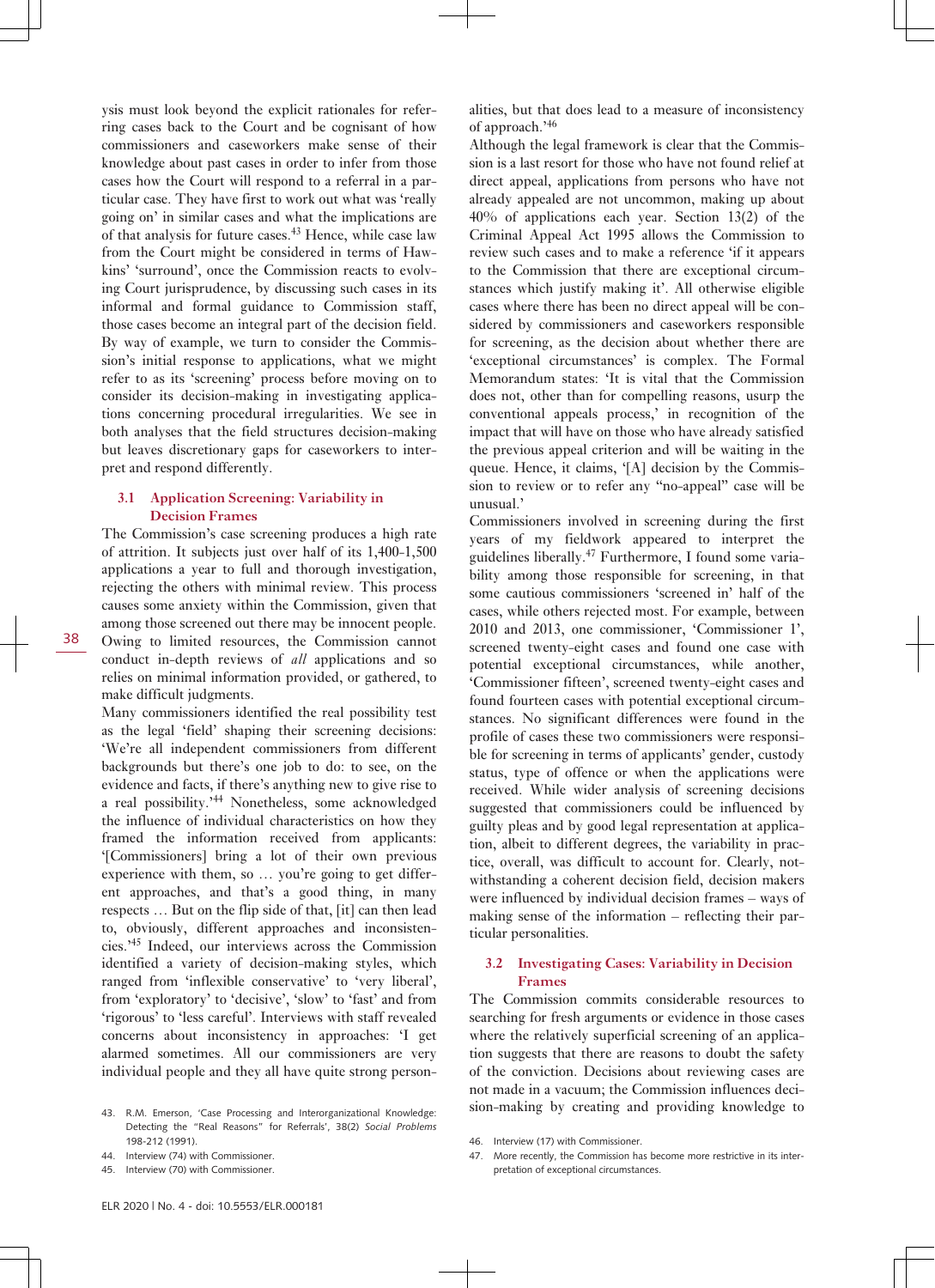draw on, as set out, and regularly revised, in its internal guidelines for staff. Notwithstanding this clear decision field, my research found a wide range of investigative patterns and behaviours across the Commission, by way of different decision frames, that could not be accounted for by the types of cases or by the experience of the investigative staff.

Most applicants, even those with legal representation, do not have access to all the records from the trial, and so the first stage of any review is to collate and analyse relevant material for the investigation from public bodies, such as the health service, the police and the Courts, and  $-$  since 2016 –from private bodies and individuals.<sup>48</sup> Beyond these vital 'desktop reviews', in some cases it is considered to be advantageous to conduct empirical investigations: to interview the applicant, a witness or an expert and perhaps conduct other investigatory work, including commissioning forensic analysis.

Making sense of applications and deciding what investigations to carry out is a complex process, guided by more than the law; other structural and cultural variables, such as resources and even the personalities of the caseworkers, inform the process and introduce inevitable variability across cases. Analysis of investigatory behaviour over a particular year revealed that one caseworker conducted no empirical investigations, while another did fourteen separate empirical investigations in the same time, with a range of approaches between these two. Case analysis also revealed considerable differences in the speed of reviews at each stage of the process, variability that could only in part be accounted for by the nature or complexity of the case or by the responsiveness of persons external to the Commission. Those we interviewed felt that some of the variation could be accounted for by the intelligence and expertise of caseworkers and commissioners but also by their personalities, confidence and dynamism.

While guidelines cover all aspects of the commission's work, of particular interest to us here is guidance on decision-making throughout reviews, principally on the question of whether the case satisfies the real possibility test. Discretion may be exercised by individual decision makers slightly differently for each case in the context of past judgments handed down by the Court as well as by the Commission's interpretation of the factors that influenced those judgments and a set of ever-shifting understandings of the persuasiveness of certain evidence in a particular context at a particular time. By way of a case study of decision-making, we now turn to consider the Commission's response to applications that raise concerns about police and prosecution procedural irregularities to show how this works in practice.

#### **3.3 Decision-Making in Cases Raising Due Process Concerns**

The three main issues raised in applications to the Commission are concerns about the credibility of the witness or complainant, incompetent representation and claims of police or prosecutorial misconduct.<sup>49</sup> The criminal justice process is operated by fallible and sometimes prejudiced individuals, and criminal trials provide 'imperfect procedural justice'.<sup>50</sup> Wrongful convictions are therefore inevitable. Indeed, to a greater or lesser extent, all applications to the Commission raise concerns about the reliability of the evidence presented to the trial court or about flaws in criminal procedure.

As the Commission must be mindful of the Court's evolving jurisprudence in deciding how to investigate its cases and when a case is sufficiently strong for a referral back to the Court, it relies on Casework Guidance Notes to steer commissioners in their reviews: documents not publicly available but that I have analysed. As regards applications claiming procedural impropriety, the Commission is aware that the Court is becoming increasingly disinclined to quash convictions based solely on procedural irregularities. Evolving jurisprudence suggests a sea change in the Commission's 'surround', to use Hawkins' term, to a position whereby the Court seeks to establish whether procedural failures 'caused any prejudice to any of the parties, such as to make it unjust to proceed further'.51 In other words, the Commission knows that the approach of the Court is not to presume that breaches of due process are determinative in themselves and that it 'routinely applies the safety test in the light of its overall sense of justice and not on the basis of technicalities'.52 This inclination in the Commission's surround inevitably influences its 'decision field', as the Commission tries to predict which cases may be accepted by the Court and which are likely to fail the test.

Drawing on the recent trends in the Court's judgments, Casework Guidance Notes advise Commission staff on responding to cases of police misconduct or material non-disclosure (of potentially exculpatory evidence) that might undermine the credibility of a case to such an extent that it amounts to an abuse of process. They make clear that the primary concern of the Court is how evidence of misconduct might have affected the jury's decision to convict the applicant, or the judge's decision on a legal ruling. In other words, evidence of police misconduct 'should not be viewed as determinative' in itself but should rather be considered in light of the overriding question of how it impacts on the safety of the conviction; that had police investigated thoroughly and behaved with probity, the jury may not have convicted the applicant. In making those crucial decisions about whether evidence of improper policing is determinative – whether it is sufficiently strong to impact on the safety of the conviction – the Commission must inter-

- 49. S. Heaton, 'A Critical Evaluation of the Utility of Using Innocence as a Criterion in the Post-Conviction Process' (PhD Thesis, University of East Anglia), at 32 (2013).
- 50. J. Rawls, *A Theory of Justice* (1971), at 85.
- 51. *Clark and McDaid* Court judgment [2006] EWCA Crim 1196, cited in Criminal Cases Review Commission. 2006b. 'Quashing Convictions': The Responses of the Criminal Cases Review Commission (11 December 2006), para. 19.
- 52. *Ibid.*, para. 25.

<sup>48.</sup> Section 17 of the Criminal Appeal Act 1995; section 18A of the Criminal Cases Review Commission (Information) Act 2016.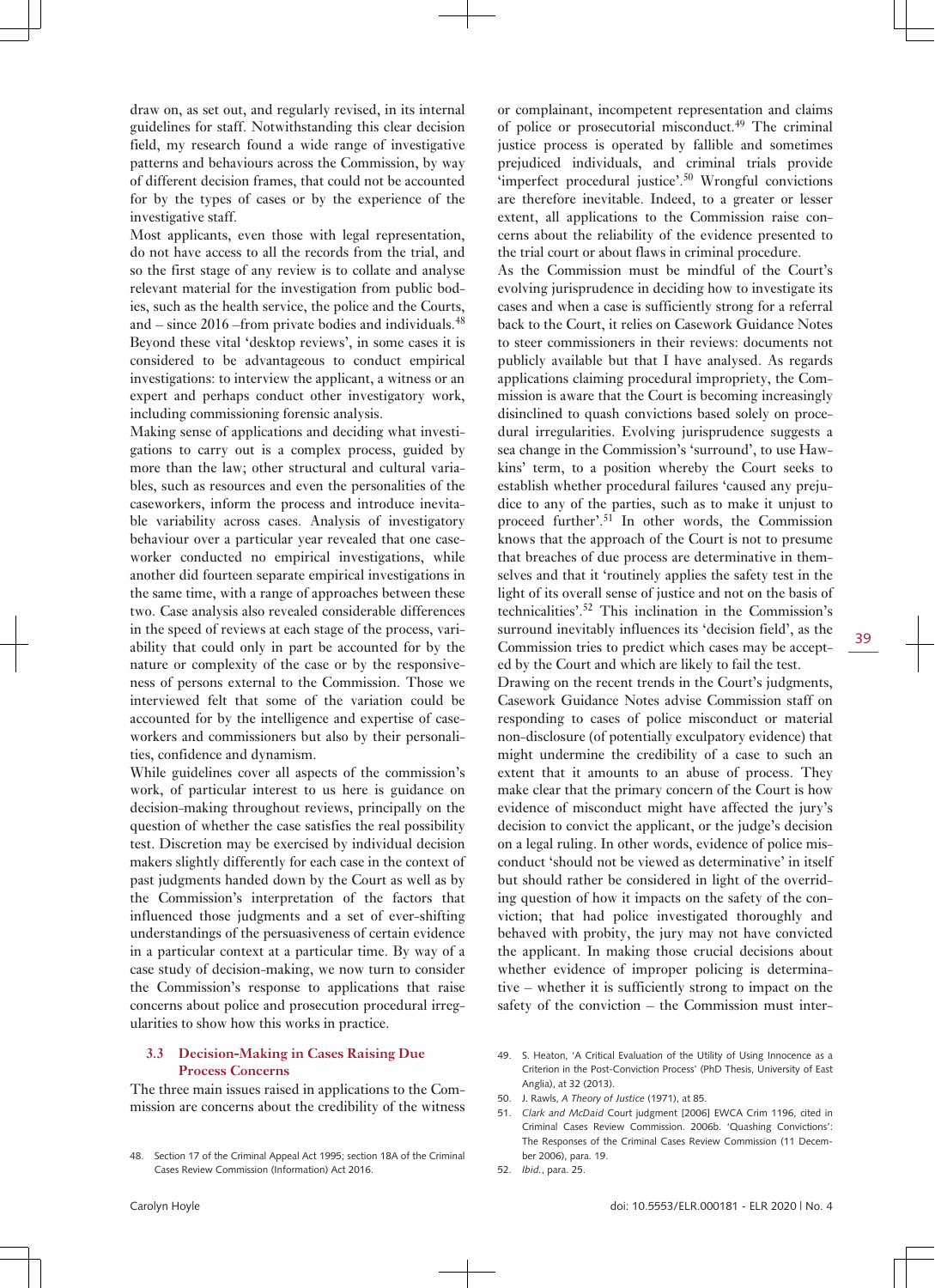pret each case, with its unique set of factors, in light of the evolving Court jurisprudence.

A few of the cases I examined involved breaches of due process of significant severity and import to justify a referral back to the Court. One applicant had been convicted of an attempted rape and of a burglary with intent to rape solely on his false confession, although there was no positive identification from either of the victims and no forensic evidence linking him to either the scene of crime or the victims. Moreover, there was an alternative suspect. Following an application to the Commission in 2000, an experienced forensic psychologist was commissioned to examine the applicant and could demonstrate that he was 'highly suggestible', casting doubt on the veracity of the confession. The Commission referred the case back to the Court with this fresh expert evidence –

 which afforded the information about the alternative suspect higher evidential status – and on the further ground that the police had acted without integrity. The Commission's Statement of Reasons for a referral pointed out that the police had done very little investigation into the offences – indeed had failed to do the basics – and that the jury had been provided with an abridged version of the interview transcripts, which would have been misleading. Furthermore, the applicant had not been provided with a lawyer. The Court quashed the conviction on the basis of the expert witness' 'serious reservations about the reliability of the self-incriminating admissions [the applicant] made to the police', despite the initial guilty plea. This was a reasonably straightforward case, and it is likely that any commissioner would have made the same decision about referral.

In many of those cases where the Commission refused to refer the case to the Court although applicants had raised concerns about police misconduct, evidence of misconduct or non-disclosure was not fresh, the defence had failed to adduce it at trial or the evidence was not determinative, the legal parameters that the Commission must operate within. The thrust of the advice in the Casework Guidance Note on non-disclosure is that the Commission should consider whether the undisclosed evidence may have been material to the issues in the case and seek to understand its significance in the context of the case as a whole. Hence, again, commissioners would be likely to respond fairly consistently to such cases. As one commissioner explained, 'It's not non-disclosure per se that makes something meritorious. It's always the sort of back-story as to why it wasn't used before. So, I can see where the Court of Appeal are coming from because it always is based on the significance of the material rather than the mechanics of how or why it didn't come about.'<sup>53</sup>

In most cases, police misconduct identified by the Commission was not thought to meet the threshold whereby it could be said to impact on the safety of the conviction within a legal decision frame. As explicated by one Statement of Reasons not to refer, an application cannot be referred simply on the basis that the investigation fell short of the standards, but the Commission 'would have to be satisfied that if there was any inadequacy and/or misconduct in the investigation its effect impacted upon the safety of the conviction'. Similarly, in another case, the applicant's claims of police incompetence were deemed to be insufficient: 'Investigative failures would not be sufficient in themselves to cause the Court of Appeal to quash the conviction … there would need to be specific matters arising from such failures that affected the trial process to a degree that rendered it unsafe. (Statement of Reasons)' Case analysis in most such cases similarly made clear that to refer a case back to the Court, breaches of disclosure rules – like breaches of the police codes of practice – must be sufficiently egregious, or the Commission must be able to demonstrate that had the material been disclosed to the defence, it would have made a difference to the outcome of the case.

Within the wider decision field, Commission staff adopted different decision frames in order to make sense of cases and to arrive at difficult decisions about referrals. While a legal decision frame was dominant, they also adopted, in some cases, instrumental or moral decision frames. Although they referred back to the Court those cases demonstrating flagrant breaches of due process, there were a few examples of Commission decision-making that demonstrated variable levels of deference to police and prosecutors. Such cases suggested either a moral decision to trust in the integrity of the pre-trial process or moral values concerned with due process being trumped by common-sense understandings of the inevitable shortcomings inherent in an overburdened criminal justice system. Hence, one commissioner described the failings of a senior investigating police officer in one of his cases in terms of a heavy caseload: 'I think it's easy to sit back in our sort of ivory tower here and be hyper-critical. … But I think [the senior investigating police officer] himself, you know, I do have a lot of sympathy for him because it was a difficult case.'

Other interviewees dismissed inadequate investigations by the police as merely 'mistakes', or 'shortcomings in the investigation with no evidence of the police acting in bad faith', with one Statement of Reasons suggesting 'police officers might have *unknowingly* implanted incorrect information in the witnesses' minds' (emphasis added), and a commissioner in another case explaining:

There's no sense that there's been deliberate, you know, impropriety either on behalf of the police or the prosecution. In my experience, it's just been a cock up, you know, that things have been missed and particularly that police … have just not recognized the significance of a piece of information or material, generally to the case … I think it's just … error, mistake … incompetence … negligence, whatever you want to call it.<sup>54</sup>

Few wanted to call it misconduct and were perhaps, therefore, less likely to see mischief when reviewing

40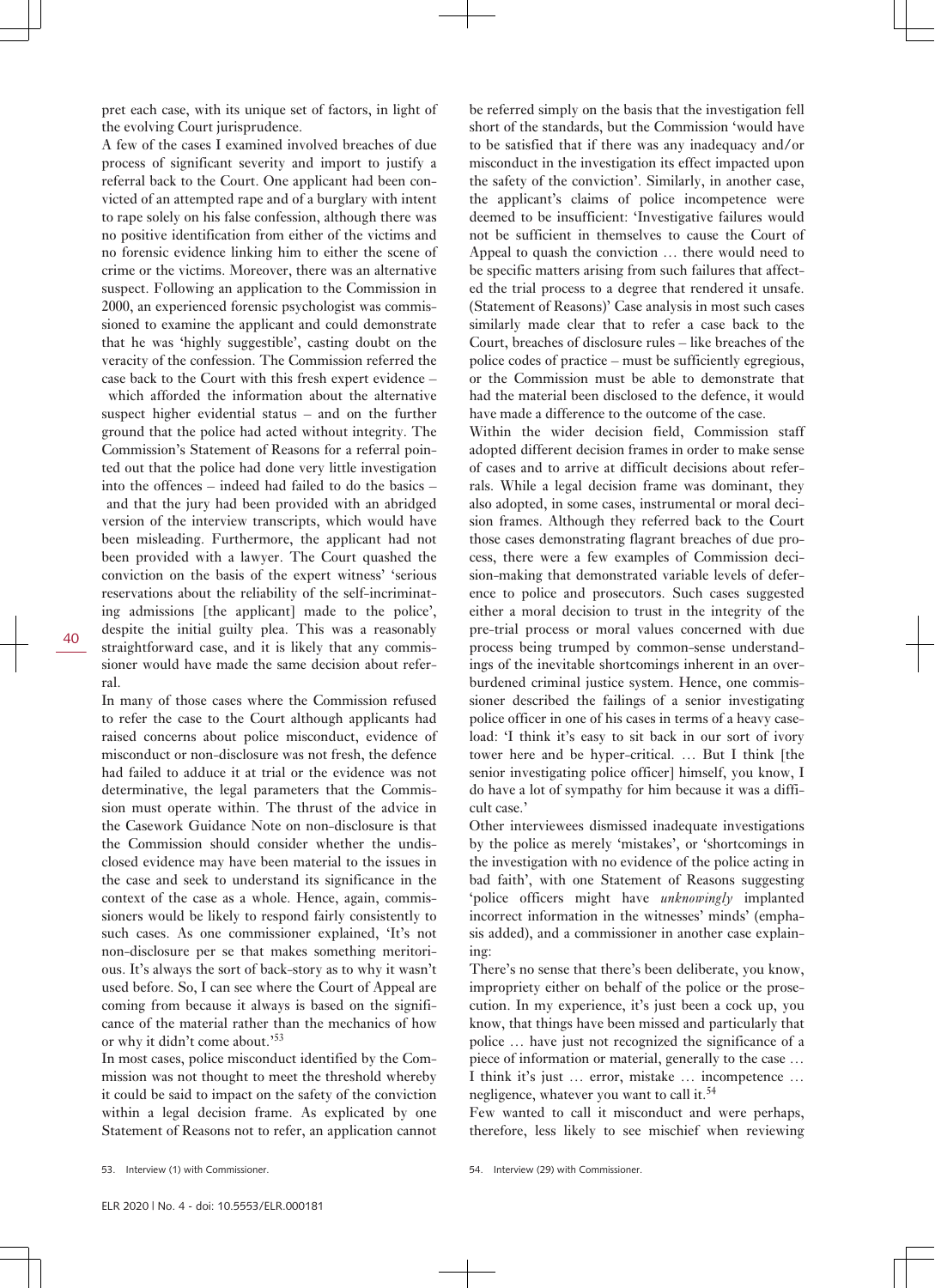police investigations. It is arguable that the Commission has been a little too complacent here, in assuming that institutionalised corruption and misconduct by police is rare.

In considering the Commission's response to these cases, we can see the relevance of Hawkins' work and that of other sociolegal scholars who have looked beyond the law in trying to understand the exercise of discretion at all stages of the criminal process. The Commission's decision-making demonstrates that the surround is not static. It shifts according to wider social and political changes beyond the institution, and when it does, the Commission will typically need to move with it. Case analysis demonstrated that developments in the surround require consequent paradigm shifts in the 'field' – in the policies and guidelines of the Commission developed to reflect both the dictates of and the latitude within the law – and, as we see above, in the 'frame', how commission staff make sense of information; how they interpret, classify and respond to evidence in their cases, with a few inclined to be rather forgiving of police and prosecution incompetence.<sup>55</sup>

My research in these cases, as in others, demonstrated that the Court's prior response to Commission referrals and to direct appeals clearly impacts on the Commission's decision-making. Hence, despite some room for different interpretations, and therefore for some variability in responses across the Commission, this inevitably locks the Commission into a close, deferential relationship with the Court. It requires the Commission, as an institution, to accurately interpret the Court's decisions in order to guide decision makers, and then Commission staff must correctly interpret the guidance and apply it appropriately. Notwithstanding this room for discretion, there is a close relationship between the Commission and the Court, and this creates certain challenges, to which we now turn.

## 4 Challenges: Jury Deference and Deference to the Court

While the Commission remains determined to examine each application thoroughly for post-conviction review, it does so with inadequate  $resources^{56}$  and within a legislative framework that restricts its independence and a culture that I have observed to be somewhat risk averse. I explore the culture of the Commission elsewhere<sup>57</sup> but here return to the legislation that shapes the Commission's response to applications and creates an intractable challenge.

- 55. K. Hawkins, *Law as Last Resort: Prosecution Decision-Making in a Regulatory Agency* (2002), at 49.
- 56. House of Commons Justice Committee. *Justice—12th Report: Criminal Cases Review Commission HC850* (2015), [http://](http://www.publications.parliament.uk/pa/cm201415/cmselect/cmjust/850/85002.htm) [www.publications.parliament.uk/pa/cm201415/cmselect/cmjust/](http://www.publications.parliament.uk/pa/cm201415/cmselect/cmjust/850/85002.htm) [850/85002.htm.](http://www.publications.parliament.uk/pa/cm201415/cmselect/cmjust/850/85002.htm)
- 57. Hoyle and Sato, above n. 9.

The real possibility test inevitably restricts the Commission's ability to refer a possible wrongful conviction back to the Court and obliges the Commission to decide whether the Court will likely find the conviction to be unsafe. Hence, indirectly, decisions within the Commission are influenced by the Court of Appeal and the Administrative Court, by way of evolving case law. For that reason, many criticisms of the Commission stem from the nexus created by section 13 of the Criminal Appeal Act 1995 because it creates the conditions whereby if the Court is wrong in its analysis or judgment, the Commission is required to sustain erroneous jurisprudence. Given that there is some evidence that the Court is becoming more reluctant to overturn juries' decisions, this must be of concern to critics who consider the Commission to be insufficiently bold in its referral decisions.

#### **4.1 Court Deference to the Jury?**

The Court has long harboured a deeply felt reluctance to overturn convictions,<sup>58</sup> in part because of its commitment to the supremacy of the jury.<sup>59</sup> This deference led the human rights organisation JUSTICE to criticise the Court's failure to overturn jury verdicts in its 1964 report, stressing 'the fallibility and inexperience of juries whose verdicts do not warrant such reverential treatment by appeal court judges'.<sup>60</sup> Thirty years later, Malleson reviewed the first 300 appeals against conviction of 1990 and found that in only very limited circumstances was fresh evidence admitted by the Court and that when admitted only rarely did it form the basis for a successful appeal.<sup>61</sup> The Court is reluctant to disturb a jury's verdict in part because it has not heard the evidence they heard nor seen the witnesses. Showing deference to the jury allows the Court to resist appeals based solely on the grounds that the jury could have reached a different verdict.<sup>62</sup>

New research suggests that the Court today may be more deferential to the jury than ever. Roberts – using the same research method as Malleson (analysing the first 300 available appeals considered in 2016) – found almost double the number of appeals based on fresh evidence, which may hint at a more liberal approach by the Court today.<sup>63</sup> However, in only 19% of her cases did the Court admit the fresh evidence, significantly lower than the 61% in 1990.<sup>64</sup> This suggests the Court is now more restrictive. Her research also found that the most common reason for rejecting fresh evidence under section 23 of the Criminal Appeal Act 1968 was that the

- 58. A. Zuckerman, 'Miscarriage of Justice and Judicial Responsibility', *Criminal Law Review* 492-500 (1991).
- 59. Nobles and Schiff, above n. 6, at 310.
- 60. JUSTICE cited in Nobles and Schiff, above n. 6, at 310.
- 61. K. Malleson, *Review of the Appeal Process*, RCCJ Research Study No 17 (1993).
- 62. R. Nobles and D. Schiff, 'The Right to Appeal and Workable Systems of Justice', 65(5) *Modern Law Review* 676-701, at 676 (2002).
- 63. S. Roberts, 'Fresh Evidence and Factual Innocence in the Criminal Division of the Court of Appeal', 81(4) *The Journal of Criminal Law* 303-27 (2017).
- 64. *Ibid*.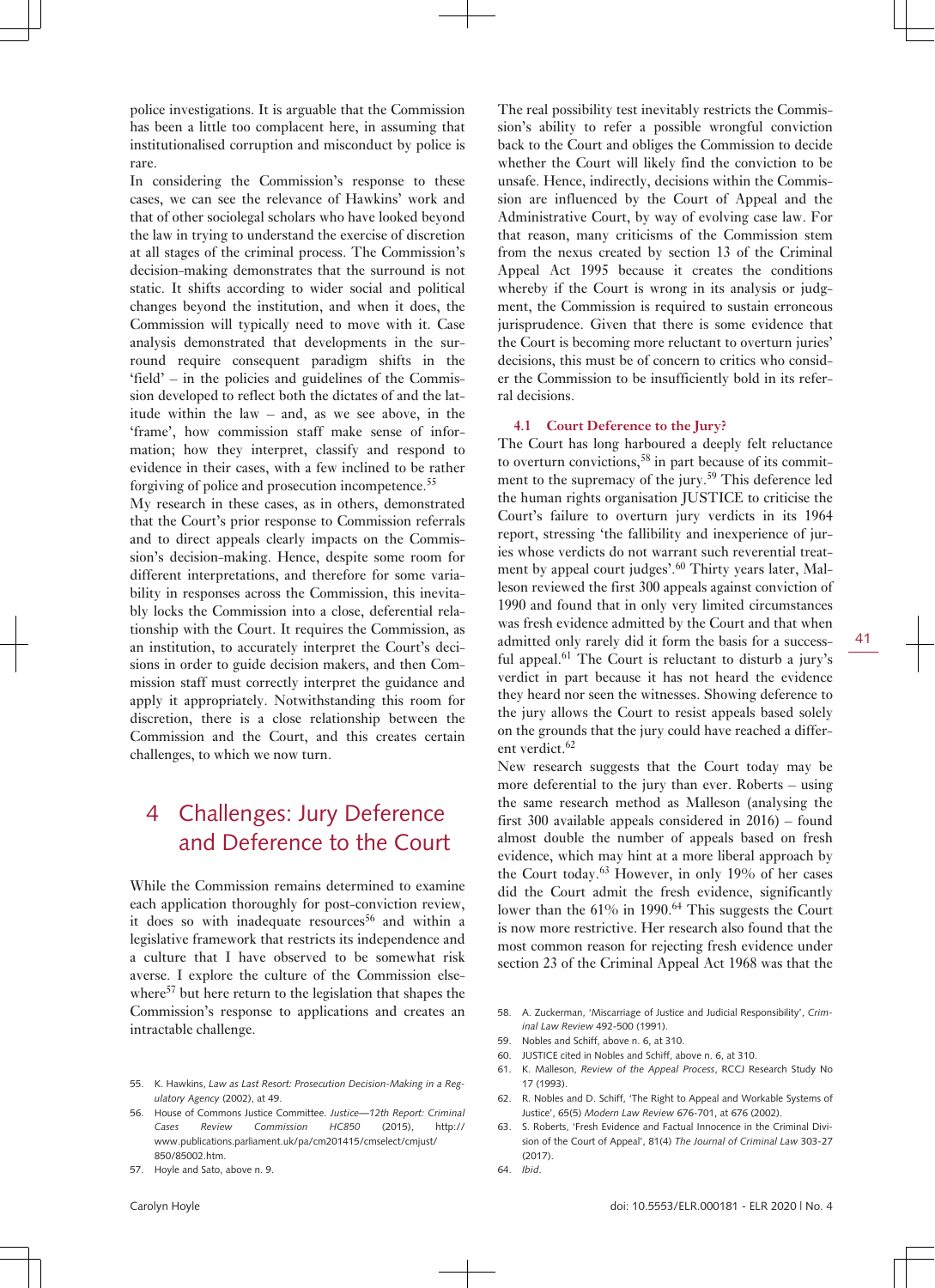evidence had been available at trial and there was no reasonable explanation as to why it was not adduced then (a challenge I saw the Commission grapple with in some cases). If the Court is deferential to the jury, this necessarily influences the Commission's decisions about fresh evidence.

#### **4.2 Commission Deference to the Court?**

As the statutory grounds for referral 'provide strong *prima facie* evidence of an essentially dependent position', <sup>65</sup> concerns about deference are frequently expressed. Critics argue that the centrality of the real possibility test to the Commission's work compromises its claim to independence.66 Some have argued that the Commission is circumscribed not only by the law, but also by a concern to please the Court. $67$  On these points, some critics are more forceful than others. While some view the Commission as a filter to the Court, $68$  others point out that 'accusations that the [Commission] is … subordinate to the [Court] are truisms. That is the way that the system has been designed by Parliament'.<sup>69</sup> Nobles and Schiff see it as inevitable that the Commission would have developed this relationship even in the absence of a statutory restriction on its powers.<sup>70</sup> Given that the Commission has no independent power to quash convictions – but can only refer cases to the Court – it is deterred from making referrals that, in view of the Court's practices, would only fail.<sup>71</sup> It is always in the realm of second-guessing how the Court may assess a case following a referral and anticipating how readily the Court will accept its new arguments.<sup>72</sup>

Regardless of the legislative inevitability of the close predictive nexus between the Commission and the Court, friends and critics have worried about it being overly submissive:

[I]t has been suggested that the Commission has been somewhat intimidated in some cases by the Court's approach … And has wrongly concluded that the Court would refuse to receive improved expert evidence on the basis of 'finality of trial' considerations. If

- 65. P. Duff, 'Straddling Two Worlds: Reflections of a Retired Criminal Cases Review Commissioner', 72(5) *The Modern Law Review* 693-722, at 701 (2009).
- 66. The boldness of this claim should not be underestimated, given that the raison d'être of the Commission is to be independent; see R. Nobles and D. Schiff, 'The Criminal Cases Review Commission: Reporting Success?' 64(2) *The Modern Law Review* 280-99 (2001).
- 67. M. Naughton, 'No Champion of Justice', in J. Robins (ed.), *Wrongly Accused: Who Is Responsible for Investigating Miscarriages of Justice? The Justice Gap and Solicitors Journal* 20-3, at 21 (2012).
- 68. A. James, 'The Criminal Cases Review Commission: Economy, Effectiveness and Justice', *Criminal Law Review* 140-53 (2000).
- 69. K. Kerrigan, 'Real Possibility or Fat Chance?' in M. Naughton (ed.), *The Criminal Cases Review Commission: Hope for the Innocent?* (2009) 166-77, at 174.
- 70. Nobles and Schiff, above n. 6.
- 71. R. Nobles and D. Schiff, 'The Criminal Cases Review Commission: Establishing a Workable Relationship with the Court of Appeal', *Criminal Law Review* 173-89 (2005).
- 72. R. Nobles, 'The CCRC in 2012: An Academic's View'. Queen Mary University of London, School of Law, *Legal Studies Research Series* No. 119/20 (2012).

the Commission has, indeed, adopted that approach – rejecting exposed evidence that significantly improves upon the expert case at trial – that would be a serious criticism.<sup>73</sup>

Of course, a difficulty with Elks' point is with the notion of 'evidence that significantly improves upon the expert case at trial'. The Commission can struggle with that subjective judgement. Commissioners not only follow casework guidance but sometimes also await pending Court judgments in similar cases, or cases that raise analogous issues, before deciding whether new evidence is likely to be seen by the Court to significantly improve on the expert case at trial. In light of those cases, they decide whether to refer and, if so, on what grounds. This is unavoidable deference, but it could also be regarded as a pragmatic use of limited resources; learning from past judgments to identify evidence that is likely to be accepted by the Court and to play down factors that have not proven to be persuasive in the past. In other words, it is not always clear what is deference and what is pragmatism, nor is it always clear what is constrained by the real possibility test and what is shaped by a culture of caution or individual predispositions, as described previously. Of course, if the Court gets it right, the Commission does too; however, if the Court gets it wrong, this approach affords no opportunities for the Commission to correct that. While commissioners have told me that recent castigations by the Court for its referrals show that the relationship is not too cosy, its historically high success rate might demonstrate an insufficiently bold approach to referrals.

The question of an appropriate success rate has troubled the Commission for some time. When I began my research, I put it to commissioners that an almost 70% success rate was perhaps a little too high and that it suggested the Commission was somewhat risk averse in its referrals. Recent data – showing a declining referral rate but also a declining success rate – is therefore confounding. If the current reduced referral rate were to suggest increasing risk aversion, with the Commission not wishing to be rebuked for audacious referrals based on a more liberal interpretation of the real possibility test, we might expect to see a higher rate of referred cases quashed, regardless of the raw numbers. Instead, the reduced referral rate has coincided with a reduced success rate. In light of this, is it sensible to urge the Commission to be bolder in its referrals?

### 5 Conclusion: Should the Commission Be Bolder?

The inevitable 'second-guessing' built into the legislation causes the Commission to be somewhat deferential to the Court. At the same time, the Court would appear

<sup>73.</sup> Elks, above n. 27, at 77.